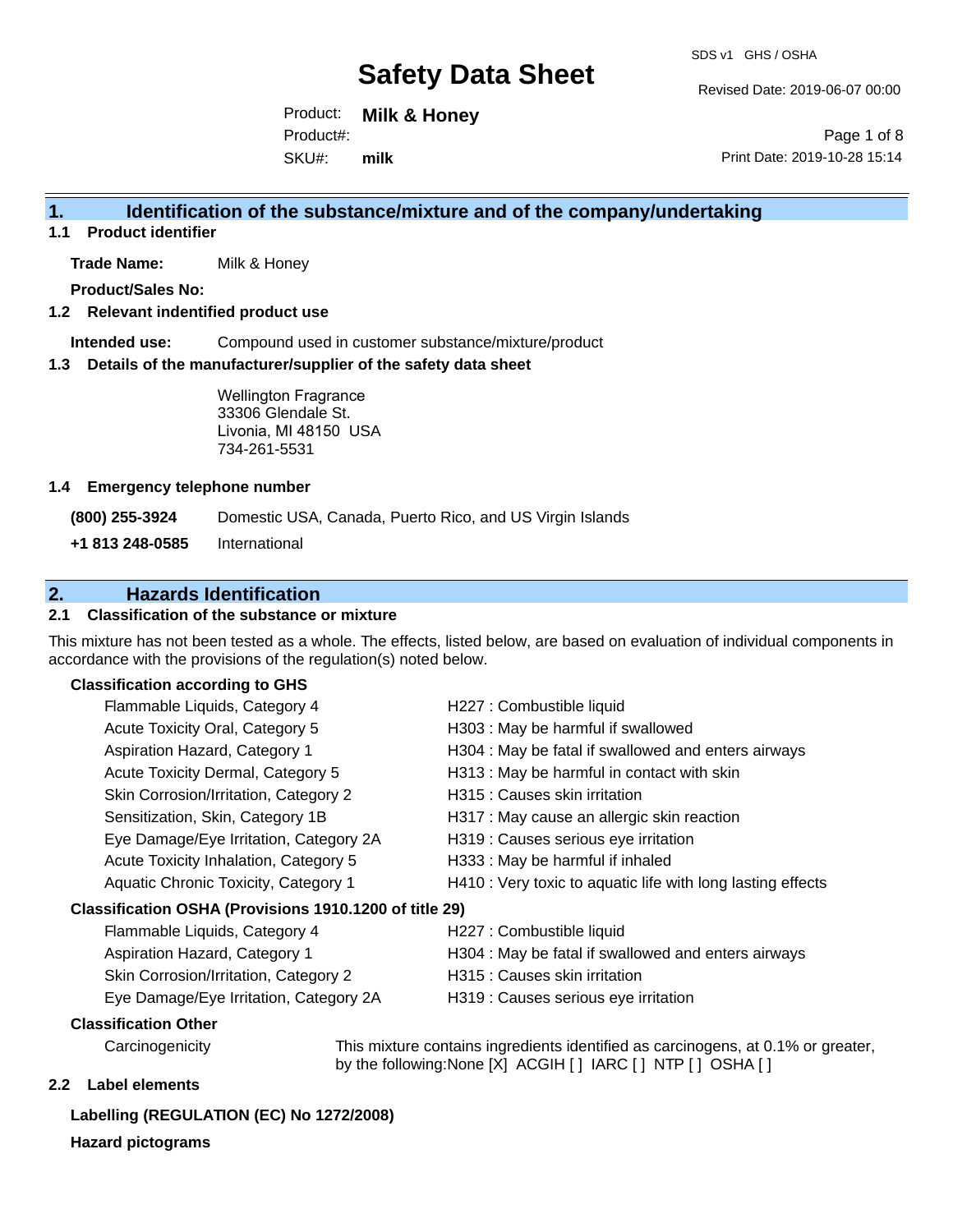#### SDS v1 GHS / OSHA

Revised Date: 2019-06-07 00:00

Print Date: 2019-10-28 15:14

Page 2 of 8

### Product: **Milk & Honey**

Product#: **milk**

SKU#:





#### **Signal Word: Danger**

| <b>Hazard statments</b> |                                                      |
|-------------------------|------------------------------------------------------|
| H <sub>22</sub> 7       | Combustible liquid                                   |
| H303                    | May be harmful if swallowed                          |
| H304                    | May be fatal if swallowed and enters airways         |
| H313                    | May be harmful in contact with skin                  |
| H315                    | Causes skin irritation                               |
| H317                    | May cause an allergic skin reaction                  |
| H319                    | Causes serious eye irritation                        |
| H333                    | May be harmful if inhaled                            |
| H410                    | Very toxic to aquatic life with long lasting effects |
|                         |                                                      |

#### **Precautionary Statements**

#### **Prevention:**

| P <sub>235</sub> | Keep cool                                                             |
|------------------|-----------------------------------------------------------------------|
| P <sub>264</sub> | Wash hands thoroughly after handling                                  |
| P272             | Contaminated work clothing should not be allowed out of the workplace |
| P273             | Avoid release to the environment                                      |
|                  |                                                                       |

#### **Response:**

| $P301 + P310 + P331$ | IF SWALLOWED: Immediately call a POISON CENTER or doctor/physician Do NOT<br>induce vomiting                                          |
|----------------------|---------------------------------------------------------------------------------------------------------------------------------------|
| $P302 + P352$        | IF ON SKIN: Wash with soap and water                                                                                                  |
| $P304 + P312$        | IF INHALED: Call a POISON CENTER or doctor/physician if you feel unwell                                                               |
| $P305 + P351 + P338$ | IF IN EYES: Rinse cautiously with water for several minutes Remove contact lenses if<br>present and easy to do. continue rinsing      |
| P312                 | Call a POISON CENTER or doctor/physician if you feel unwell                                                                           |
| $P333 + P313$        | If skin irritation or a rash occurs: Get medical advice/attention                                                                     |
| $P337 + P313$        | If eye irritation persists: Get medical advice/attention                                                                              |
| P362                 | Take off contaminated clothing and wash before reuse                                                                                  |
| P363                 | Wash contaminated clothing before reuse                                                                                               |
| P370 + P378          | In case of fire: Use Carbon dioxide (CO2), Dry chemical, or Foam for extinction. Do not use<br>a direct water jet on burning material |
| P391                 | <b>Collect Spillage</b>                                                                                                               |

#### **2.3 Other Hazards**

#### **no data available**

### **3. Composition/Information on Ingredients**

### **3.1 Mixtures**

This product is a complex mixture of ingredients, which contains among others the following substance(s), presenting a health or environmental hazard within the meaning of the UN Globally Harmonized System of Classification and Labeling of Chemicals (GHS):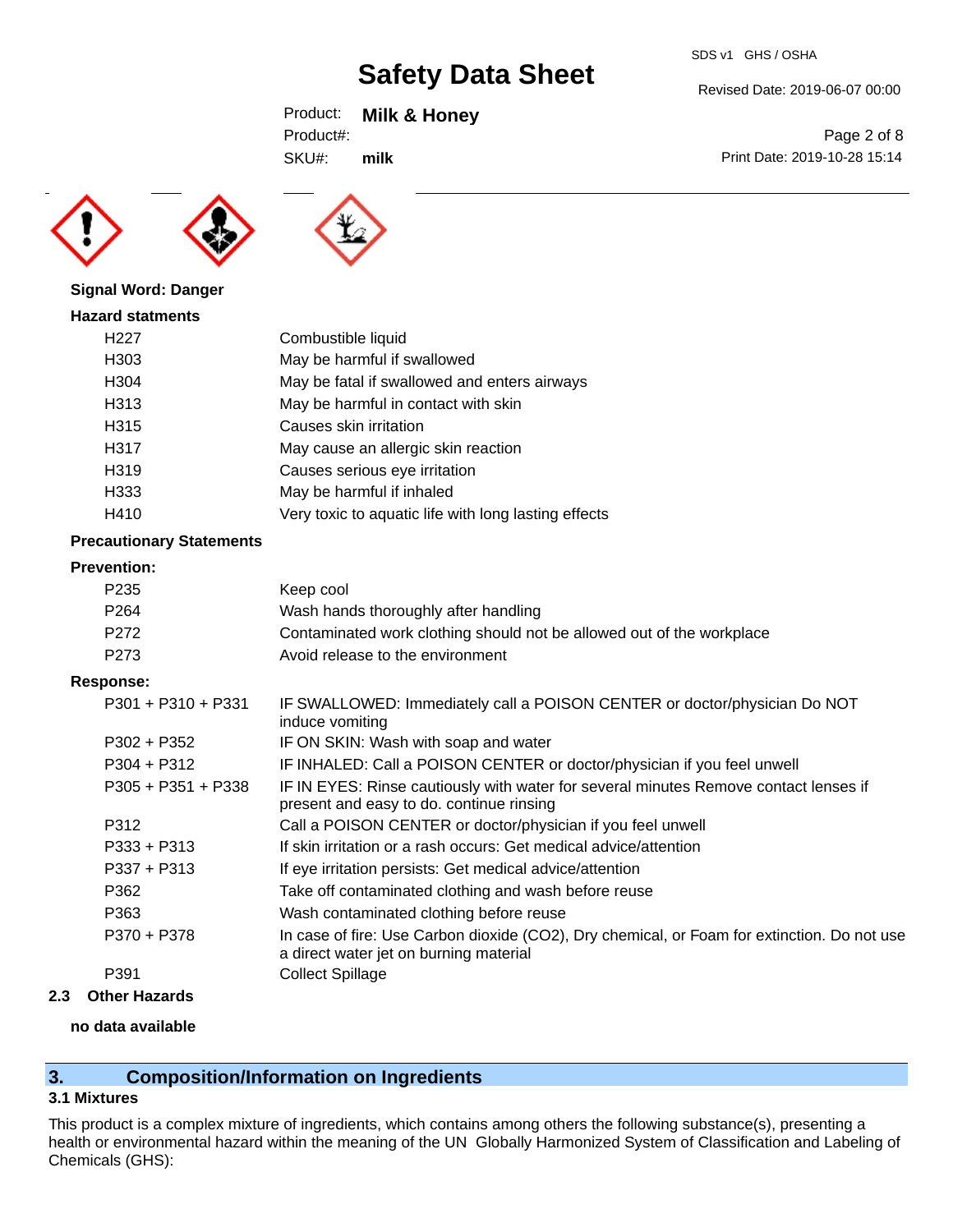SDS v1 GHS / OSHA

Revised Date: 2019-06-07 00:00

Product: **Milk & Honey**

Product#:

SKU#: **milk**

Page 3 of 8 Print Date: 2019-10-28 15:14

| CAS#<br>Ingredient                                       | EC#                                     | Conc.<br>Range | <b>GHS Classification</b>          |
|----------------------------------------------------------|-----------------------------------------|----------------|------------------------------------|
| 5989-27-5                                                | 227-813-5                               | 10 - 20 %      | H226; H304; H315; H317; H400; H410 |
| Limonene                                                 |                                         |                |                                    |
| 84-66-2                                                  | 201-550-6                               | $10 - 20%$     | H316; H402                         |
| Diethyl phthalate                                        |                                         |                |                                    |
| $60 - 12 - 8$                                            | 200-456-2                               | 10 - 20 %      | H302; H313; H316; H319             |
| phenethyl alcohol                                        |                                         |                |                                    |
| 118-58-1                                                 | 204-262-9                               | 10 - 20 %      | H303; H317; H320; H401; H412       |
| <b>Benzyl Salicylate</b>                                 |                                         |                |                                    |
| 1222-05-5                                                | 214-946-9                               | $5 - 10%$      | H316; H400; H410                   |
|                                                          | Hexamethylindanopyran                   |                |                                    |
| 54464-57-2                                               | 259-174-3                               | $5 - 10%$      | H315; H317; H400; H410             |
|                                                          | Tetramethyl Acetyloctahydronaphthalenes |                |                                    |
| 101-86-0                                                 | 202-983-3                               | $2 - 5%$       | H303; H316; H317; H400; H411       |
|                                                          | Hexyl cinnamaldehyde                    |                |                                    |
| 13254-34-7                                               | 236-244-1                               | $2 - 5%$       | H227; H315; H319; H402             |
|                                                          | 2,6-Dimethyl-2-heptanol                 |                |                                    |
| 107-75-5                                                 | 203-518-7                               | $2 - 5%$       | H317; H319; H402                   |
| Hydroxycitronellal                                       |                                         |                |                                    |
| $127 - 51 - 5$                                           | 204-846-3                               | $2 - 5%$       | H316; H317; H320; H401; H411       |
| a-Isomethyl ionone                                       |                                         |                |                                    |
| 122-63-4                                                 | 204-559-3                               | $1 - 2%$       | H303; H401                         |
| Benzyl propionate                                        |                                         |                |                                    |
| 127-43-5                                                 | 204-843-7                               | $1 - 2%$       | H315; H317; H401; H411             |
| Methyl-ß-ionone                                          |                                         |                |                                    |
| 120-51-4                                                 | 204-402-9                               | $1 - 2%$       | H302; H313; H400; H411             |
| <b>Benzyl Benzoate</b>                                   |                                         |                |                                    |
| See Section 16 for full text of GHS classification codes |                                         |                |                                    |

See Section 16 for full text of GHS classification codes which where not shown in section 2

Total Hydrocarbon Content (%  $w/w$ ) = 17.92

| 4.<br><b>First Aid Measures</b>                                 |                                                                                                               |
|-----------------------------------------------------------------|---------------------------------------------------------------------------------------------------------------|
| <b>Description of first aid measures</b><br>4.1                 |                                                                                                               |
| Inhalation:                                                     | Remove from exposure site to fresh air and keep at rest.<br>Obtain medical advice.                            |
| Eye Exposure:                                                   | Flush immediately with water for at least 15 minutes.<br>Contact physician if symptoms persist.               |
| <b>Skin Exposure:</b>                                           | Remove contaminated clothes. Wash thoroughly with water (and soap).<br>Contact physician if symptoms persist. |
| Ingestion:                                                      | Rinse mouth with water and obtain medical advice.                                                             |
| 4.2 Most important symptoms and effects, both acute and delayed |                                                                                                               |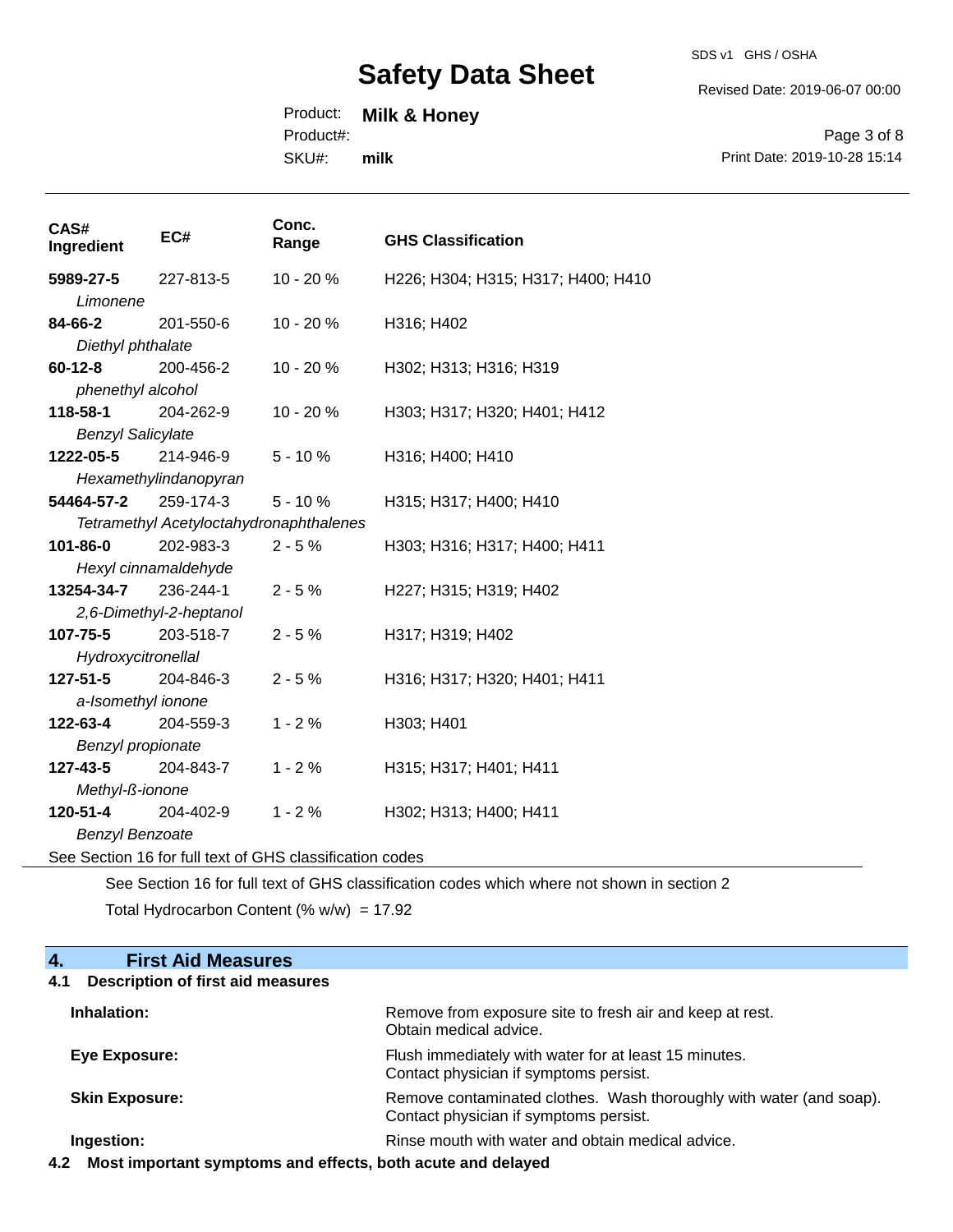SDS v1 GHS / OSHA

Revised Date: 2019-06-07 00:00

Print Date: 2019-10-28 15:14

Page 4 of 8

Product: **Milk & Honey** Product#:

SKU#: **milk**

| <b>Symptoms:</b>                                                                  | no data available                                 |  |  |
|-----------------------------------------------------------------------------------|---------------------------------------------------|--|--|
| Risks:                                                                            | Refer to Section 2.2 "Hazard Statements"          |  |  |
| Indication of any immediate medical attention and special treatment needed<br>4.3 |                                                   |  |  |
| Treatment:                                                                        | Refer to Section 2.2 "Response"                   |  |  |
| 5.<br><b>Fire-Fighting measures</b>                                               |                                                   |  |  |
| 5.1<br><b>Extinguishing media</b>                                                 |                                                   |  |  |
| Suitable:                                                                         | Carbon dioxide (CO2), Dry chemical, Foam          |  |  |
| Unsuitable                                                                        | Do not use a direct water jet on burning material |  |  |
| 5.2 Special hazards arising from the substance or mixture                         |                                                   |  |  |
| During fire fighting:<br>5.3 Advice for firefighters                              | Water may be ineffective                          |  |  |
| <b>Further information:</b>                                                       | Standard procedure for chemical fires             |  |  |
|                                                                                   |                                                   |  |  |

#### **6. Accidental Release Measures**

#### **6.1 Personal precautions, protective equipment and emergency procedures**

Avoid inhalation and contact with skin and eyes. A self-contained breathing apparatus is recommended in case of a major spill.

#### **6.2 Environmental precautions**

Keep away from drains, soil, and surface and groundwater.

#### **6.3 Methods and materials for containment and cleaning up**

Clean up spillage promptly. Remove ignition sources. Provide adequate ventilation. Avoid excessive inhalation of vapors. Gross spillages should be contained by use of sand or inert powder and disposed of according to the local regulations.

#### **6.4 Reference to other sections**

Not Applicable

### **7. Handling and Storage**

#### **7.1 Precautions for safe handling**

Apply according to good manufacturing and industrial hygiene practices with proper ventilation. Do not drink, eat or smoke while handling. Respect good personal hygiene.

#### **7.2 Conditions for safe storage, including any incompatibilities**

Store in a cool, dry and ventilated area away from heat sources and protected from light in tightly closed original container. Avoid uncoated metal container. Keep air contact to a minimum.

#### **7.3 Specific end uses**

No information available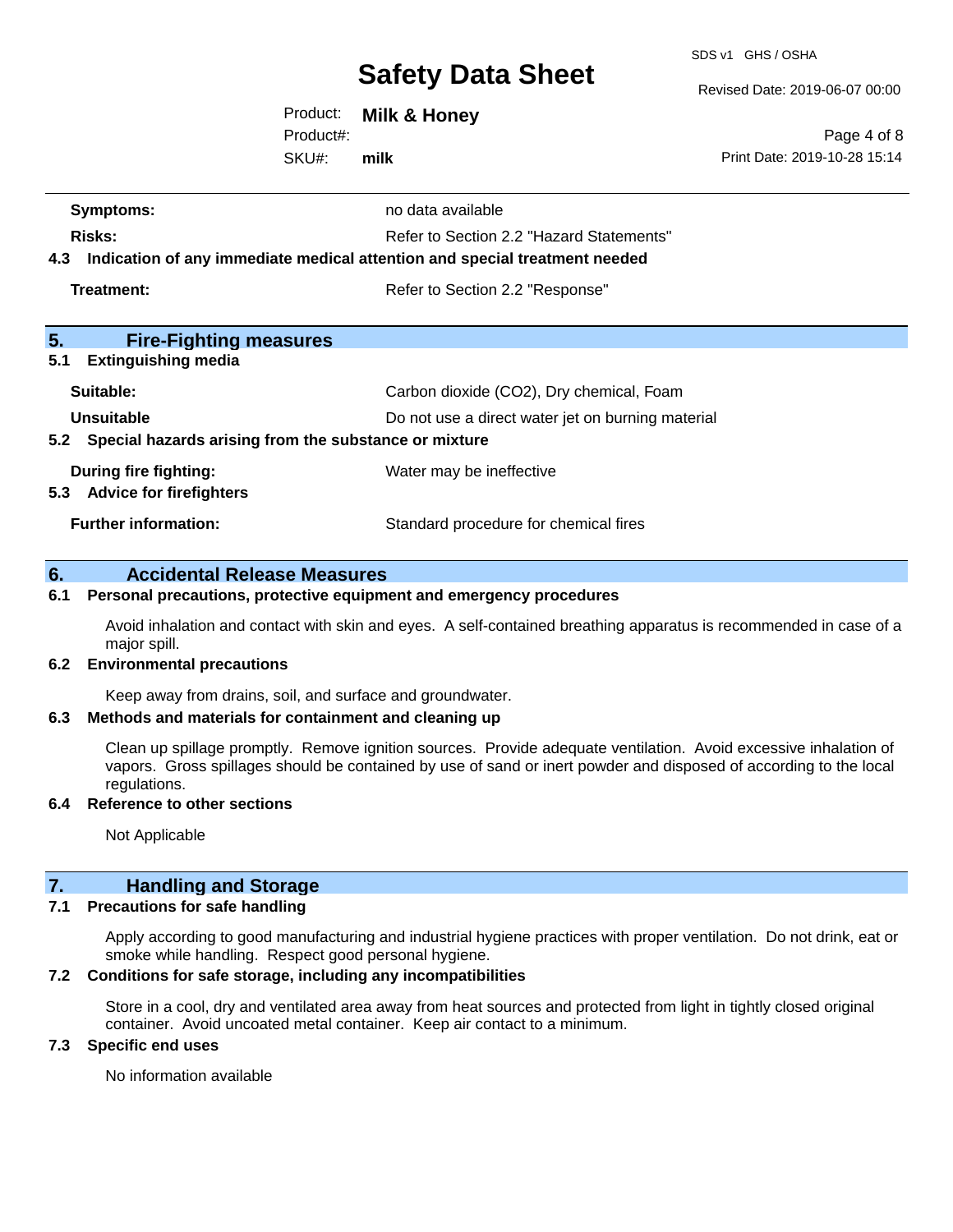Revised Date: 2019-06-07 00:00

Product: **Milk & Honey** SKU#: Product#: **milk**

Page 5 of 8 Print Date: 2019-10-28 15:14

| 8.                             |                              | <b>Exposure Controls/Personal Protection</b>                                                                                             |         |       |             |                           |
|--------------------------------|------------------------------|------------------------------------------------------------------------------------------------------------------------------------------|---------|-------|-------------|---------------------------|
| 8.1 Control parameters         |                              |                                                                                                                                          |         |       |             |                           |
| <b>Exposure Limits:</b>        |                              |                                                                                                                                          |         |       |             |                           |
| <b>Component</b>               |                              |                                                                                                                                          | ACGIH   | ACGIH | <b>OSHA</b> | OSHA                      |
|                                |                              |                                                                                                                                          | TWA ppm |       |             | STEL ppm TWA ppm STEL ppm |
| 84-66-2                        | Diethyl phthalate            |                                                                                                                                          | 5       |       |             |                           |
|                                | <b>Engineering Controls:</b> | Use local exhaust as needed.                                                                                                             |         |       |             |                           |
|                                |                              | 8.2 Exposure controls - Personal protective equipment                                                                                    |         |       |             |                           |
| Eye protection:                |                              | Tightly sealed goggles, face shield, or safety glasses with brow guards and side shields, etc.<br>as may be appropriate for the exposure |         |       |             |                           |
| <b>Respiratory protection:</b> |                              | Avoid excessive inhalation of concentrated vapors. Apply local ventilation where appropriate.                                            |         |       |             |                           |
| <b>Skin protection:</b>        |                              | Avoid Skin contact. Use chemically resistant gloves as needed.                                                                           |         |       |             |                           |

### **9. Physical and Chemical Properties**

### **9.1 Information on basic physical and chemical properties**

| <b>Appearance:</b>           | Liquid                          |
|------------------------------|---------------------------------|
| Odor:                        | Conforms to Standard            |
| Color:                       | Colorless to Yellow Tint (G0-1) |
| <b>Viscosity:</b>            | Liquid                          |
| <b>Freezing Point:</b>       | Not determined                  |
| <b>Boiling Point:</b>        | Not determined                  |
| <b>Melting Point:</b>        | Not determined                  |
| <b>Flashpoint (CCCFP):</b>   | 150 F (65.56 C)                 |
| Auto flammability:           | Not determined                  |
| <b>Explosive Properties:</b> | None Expected                   |
| <b>Oxidizing properties:</b> | None Expected                   |
| Vapor Pressure (mmHg@20 C):  | 0.2709                          |
| %VOC:                        | 0.27                            |
| Specific Gravity @ 25 C:     | 0.9870                          |
| Density @ 25 C:              | 0.9840                          |
| Refractive Index @ 20 C:     | 1.5070                          |
| Soluble in:                  | Oil                             |

### **10. Stability and Reactivity**

| 10.1 Reactivity                         | <b>None</b> |
|-----------------------------------------|-------------|
| <b>10.2 Chemical stability</b>          | Stable      |
| 10.3 Possibility of hazardous reactions | None known  |
| <b>10.4 Conditions to avoid</b>         | None known  |
|                                         |             |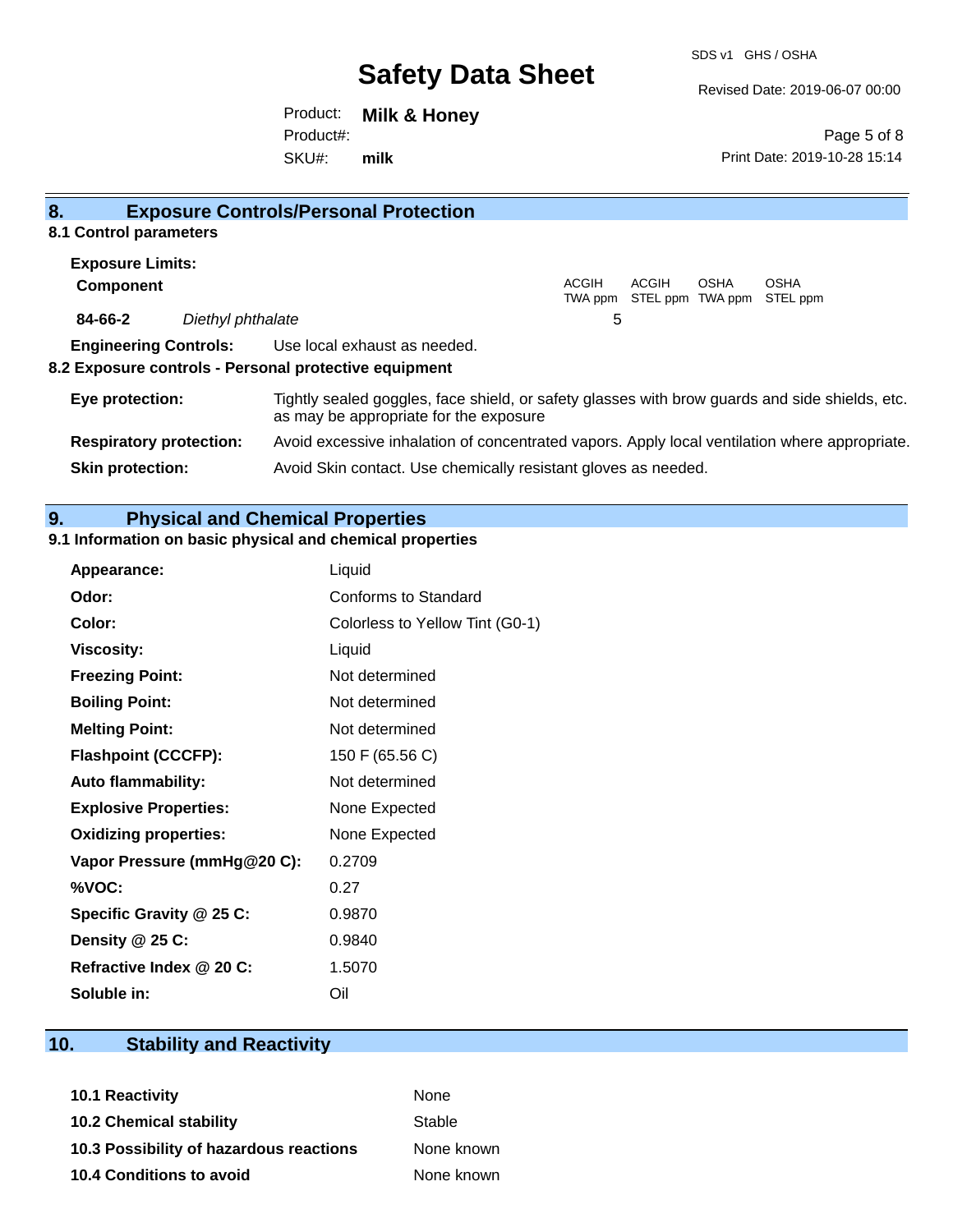SDS v1 GHS / OSHA

Revised Date: 2019-06-07 00:00

Product: **Milk & Honey** SKU#: Product#: **milk**

Page 6 of 8 Print Date: 2019-10-28 15:14

**10.5 Incompatible materials** Strong oxidizing agents, strong acids, and alkalis **10.6 Hazardous decomposition products** None known

## **11. Toxicological Information**

**11.1 Toxicological Effects**

Acute Toxicity Estimates (ATEs) based on the individual Ingredient Toxicity Data utilizing the "Additivity Formula"

| Acute toxicity - Oral - (Rat) mg/kg                | (LD50: 3719.0000) May be harmful if swallowed            |
|----------------------------------------------------|----------------------------------------------------------|
| Acute toxicity - Dermal - (Rabbit) mg/kg           | (LD50: 2618.1581) May be harmful in contact with skin    |
| Acute toxicity - Inhalation - (Rat) mg/L/4hr       | (LD50: 33.8551) May be harmful if inhaled                |
| <b>Skin corrosion / irritation</b>                 | May be harmful if inhaled                                |
| Serious eye damage / irritation                    | Causes serious eye irritation                            |
| <b>Respiratory sensitization</b>                   | Not classified - the classification criteria are not met |
| <b>Skin sensitization</b>                          | May cause an allergic skin reaction                      |
| <b>Germ cell mutagenicity</b>                      | Not classified - the classification criteria are not met |
| Carcinogenicity                                    | Not classified - the classification criteria are not met |
| <b>Reproductive toxicity</b>                       | Not classified - the classification criteria are not met |
| Specific target organ toxicity - single exposure   | Not classified - the classification criteria are not met |
| Specific target organ toxicity - repeated exposure | Not classified - the classification criteria are not met |
| <b>Aspiration hazard</b>                           | May be fatal if swallowed and enters airways             |

#### **12. Ecological Information**

| Not classified - the classification criteria are not met |
|----------------------------------------------------------|
| Very toxic to aquatic life with long lasting effects     |
| no data available                                        |
| no data available                                        |
| no data available                                        |
| no data available                                        |
| no data available                                        |
| no data available                                        |
|                                                          |

#### **13. Disposal Conditions**

#### **13.1 Waste treatment methods**

Do not allow product to reach sewage systems. Dispose of in accordance with all local and national regulations. Send to a licensed waste management company.The product should not be allowed to enter drains, water courses or the soil. Do not contaminate ponds, waterways or ditches with chemical or used container.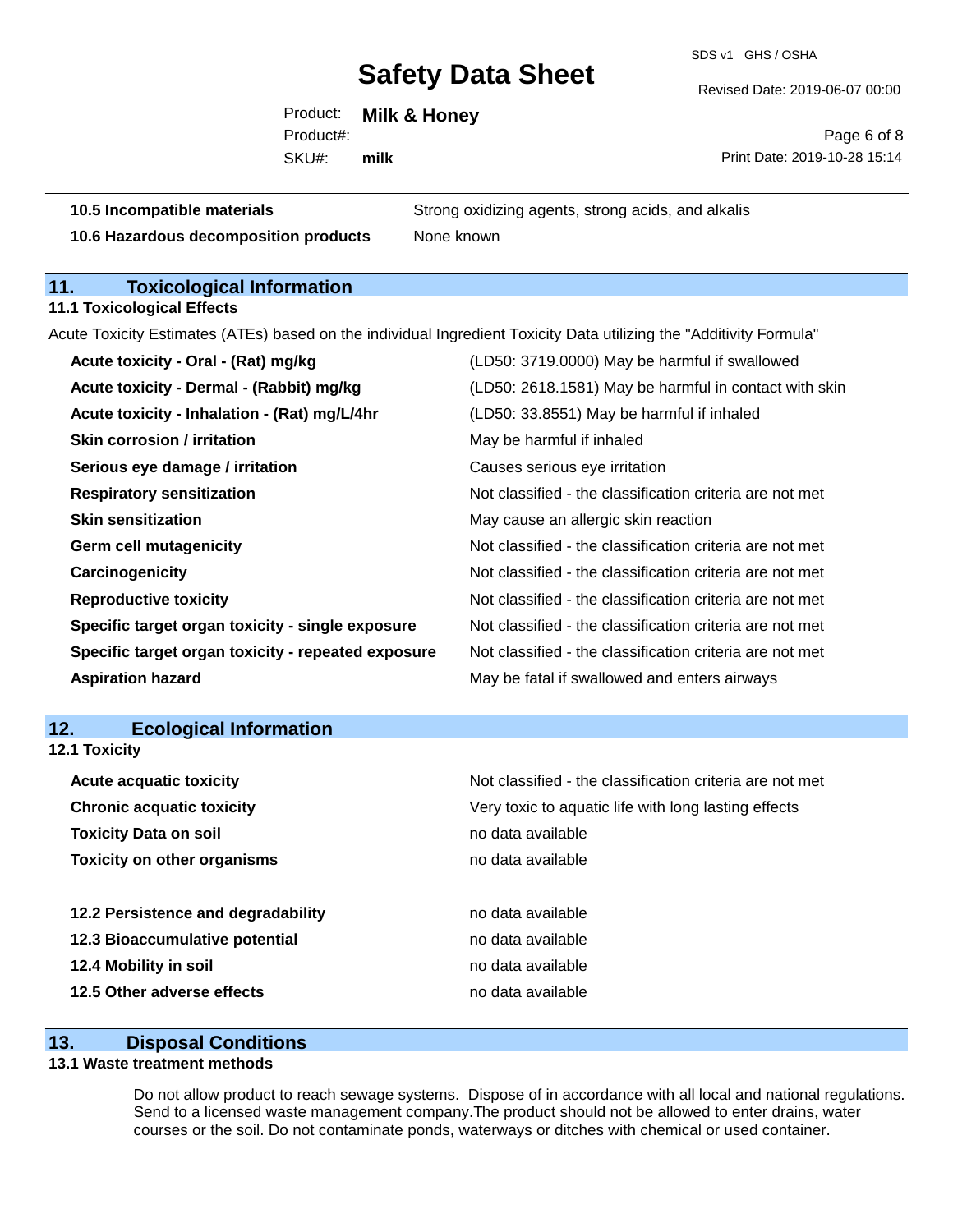SDS v1 GHS / OSHA

Revised Date: 2019-06-07 00:00

Product: **Milk & Honey** SKU#: Product#: **milk**

Page 7 of 8 Print Date: 2019-10-28 15:14

### **14. Transport Information**

| <b>Marine Pollutant</b>                                       | Yes. Ingredient of greatest environmental impact:<br>5989-27-5 : (10 - 20 %) : Limonene |              |                                     |                 |               |
|---------------------------------------------------------------|-----------------------------------------------------------------------------------------|--------------|-------------------------------------|-----------------|---------------|
| <b>Regulator</b>                                              |                                                                                         | <b>Class</b> | <b>Pack Group</b>                   | <b>Sub Risk</b> | UN-nr.        |
| U.S. DOT (Non-Bulk)                                           |                                                                                         |              | Not Regulated - Not Dangerous Goods |                 |               |
| <b>Chemicals NOI</b>                                          |                                                                                         |              |                                     |                 |               |
| <b>ADR/RID (International Road/Rail)</b>                      |                                                                                         |              |                                     |                 |               |
| <b>Environmentally Hazardous</b><br>Substance, Liquid, n.o.s. |                                                                                         | 9            | $\mathbf{III}$                      |                 | <b>UN3082</b> |
| <b>IATA (Air Cargo)</b>                                       |                                                                                         |              |                                     |                 |               |
| <b>Environmentally Hazardous</b><br>Substance, Liquid, n.o.s. |                                                                                         | 9            | $\mathbf{III}$                      |                 | <b>UN3082</b> |
| <b>IMDG (Sea)</b>                                             |                                                                                         |              |                                     |                 |               |
| <b>Environmentally Hazardous</b><br>Substance, Liquid, n.o.s. |                                                                                         | 9            | $\mathbf{III}$                      |                 | <b>UN3082</b> |

| 15.                                       | <b>Regulatory Information</b> |                             |                                                                                                 |
|-------------------------------------------|-------------------------------|-----------------------------|-------------------------------------------------------------------------------------------------|
| <b>U.S. Federal Regulations</b>           |                               |                             |                                                                                                 |
| <b>TSCA (Toxic Substance Control Act)</b> |                               |                             | All components of the substance/mixture are listed or exempt                                    |
| 40 CFR(EPCRA, SARA, CERCLA and CAA)       |                               |                             | This product contains the following components:                                                 |
| 84-66-2                                   | $201 - 550 - 6$ 10 - 20 %     |                             | Diethyl phthalate                                                                               |
| <b>U.S. State Regulations</b>             |                               |                             |                                                                                                 |
| <b>California Proposition 65 Warning</b>  |                               |                             | This product contains the following components:                                                 |
| 94-59-7                                   |                               | $202 - 345 - 4 \leq 14$ ppm | Safrole (Natural Source)                                                                        |
| $93 - 15 - 2$                             | $202 - 223 - 0 \le 6$ ppm     |                             | Methyl Eugenol (Natural Source)                                                                 |
| <b>Canadian Regulations</b>               |                               |                             |                                                                                                 |
| <b>DSL</b>                                |                               |                             | 99.95% of the components are listed or exempt. The following<br>components are NOT on the List: |
| 94201-73-7                                | 303-662-1                     | $0.01 - 0.1\%$              | Tetrahydro-4-methyl-2-phenyl-2H-pyran                                                           |

## **16. Other Information**

#### **GHS H-Statements referred to under section 3 and not listed in section 2**

| H226 : Flammable liquid and vapour                       | H302: Harmful if swallowed                             |
|----------------------------------------------------------|--------------------------------------------------------|
| H316 : Causes mild skin irritation                       | H320 : Causes eye irritation                           |
| H400 : Very Toxic to aquatic life                        | H401 : Toxic to aquatic life                           |
| H402 : Harmful to aquatic life                           | H411 : Toxic to aquatic life with long lasting effects |
| H412 : Harmful to aquatic life with long lasting effects |                                                        |
| <b>Total Fractional Values</b>                           |                                                        |
| <b>Risk</b><br>(TFV)                                     | <b>Risk</b><br>(TFV).                                  |
| (147.69) Acute Toxicity Inhalation, Category 5           | (135.36) Aquatic Chronic Toxicity, Category 3          |
| (17.85) Sensitization, Skin, Category 1B                 | (13.49) Aquatic Chronic Toxicity, Category 2           |